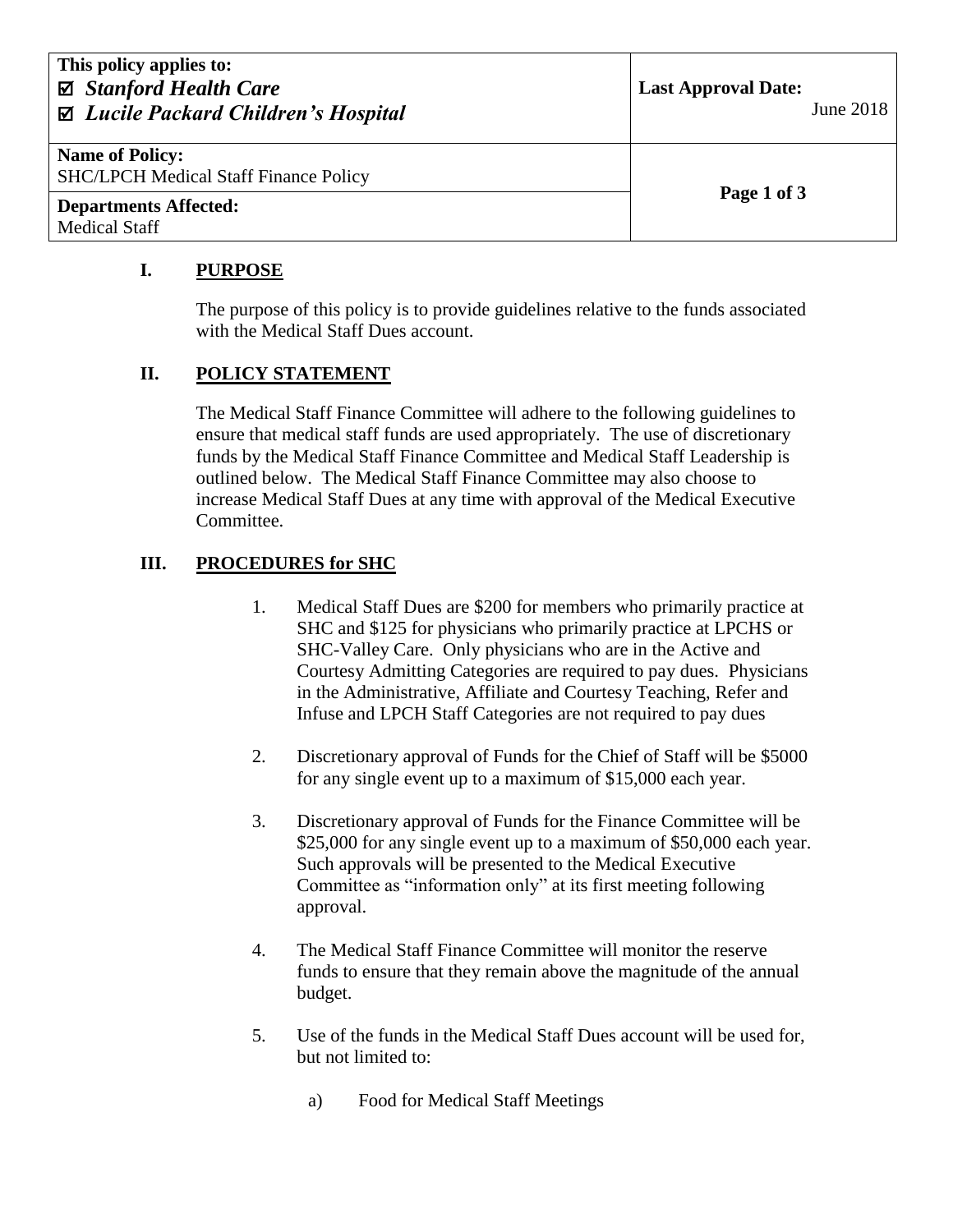| This policy applies to:<br>$\boxtimes$ Stanford Health Care<br>⊠ Lucile Packard Children's Hospital | <b>Last Approval Date:</b><br>June 2018 |
|-----------------------------------------------------------------------------------------------------|-----------------------------------------|
| <b>Name of Policy:</b><br><b>SHC/LPCH Medical Staff Finance Policy</b>                              | Page 2 of 3                             |
| <b>Departments Affected:</b><br><b>Medical Staff</b>                                                |                                         |

- b) Gifts and Donations
- c) External Peer Review
- d) Consulting
- e) Education
- f) Training and Travel for Medical Staff Leaders
- g) Other activities or events to benefit the Medical Staff

#### **IV. PROCEDURES for LPCH**

- 1. Medical Staff Dues are \$200 for members who primarily practice at LPCH and \$125 for physicians who primarily practice at SHC. Only physicians who are in the Active and Courtesy Categories are required to pay dues. Physicians in the Affiliate, SHC Staff and Refer and Follow Categories are not required to pay dues.
- 2. Discretionary approval of Funds for the President of the Medical Staff will be \$5000 for any single event up to a maximum of \$10,000 each year.
- 3. Discretionary approval of Funds for the Finance Committee will be \$10,000 for any single event up to a maximum of \$20,000 each year. Such approvals will be presented to the Medical Executive Committee as "information only" at its first meeting following approval.
- 4. The Medical Staff Finance Committee will monitor the reserve funds to ensure that they remain above the magnitude of the annual budget. The Medical Staff Finance committee is comprised of the LPCH Medical Staff leadership as well as any appointed members by the President of the Medical Staff.
- 5. Use of the funds in the Medical Staff Dues account will be used for, but not limited to:
	- a) Food for Medical Staff Meetings
	- b) Gifts and Donations
	- c) Medical Staff Publications
	- d) Consulting
	- e) Education
	- f) Training and Travel for Medical Staff Leaders